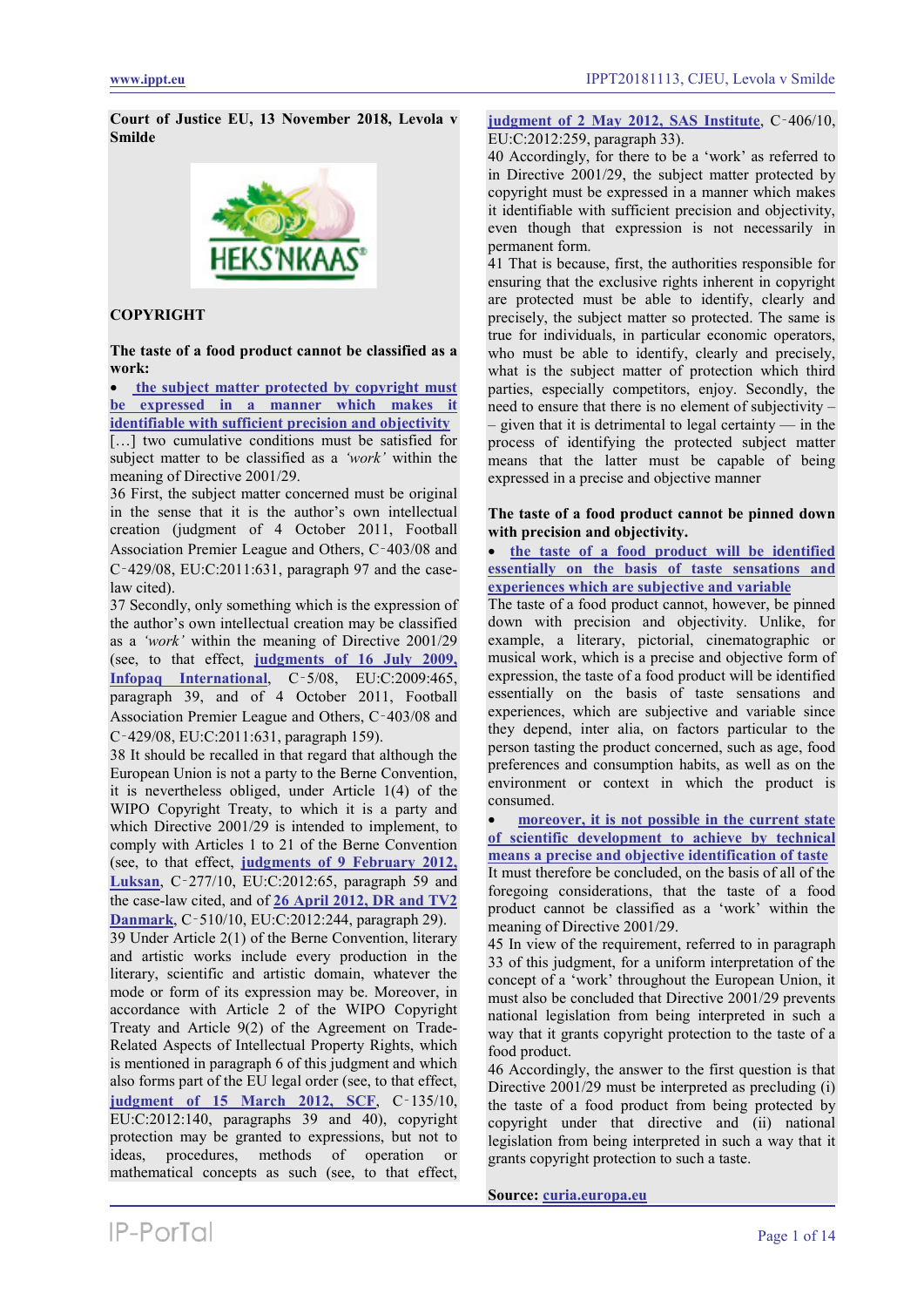# **Court of Justice EU, 31 March 2010**

(…)

JUDGMENT OF THE COURT (Grand Chamber) 13 November 2018 (\*)

(Reference for a preliminary ruling — Intellectual property — Harmonisation of certain aspects of copyright and related rights in the information society — Directive 2001/29/EC — Scope — Article 2 — Reproduction rights — Concept of 'work' — Taste of a food product)

In Case C‑310/17,

REQUEST for a preliminary ruling under Article 267 TFEU from the Gerechtshof Arnhem-Leeuwarden (Regional Court of Appeal, Arnhem-Leeuwarden, Netherlands), made by decision of 23 May 2017, received at the Court on 29 May 2017, in the proceedings

Levola Hengelo BV

v

Smilde Foods BV,

THE COURT (Grand Chamber),

Composed of K. Lenaerts, President, R. Silva de Lapuerta, Vice-President, J.‑C. Bonichot, A. Arabadjiev, M. Vilaras (Rapporteur), E. Regan, T. von Danwitz and C. Toader, Presidents of Chamber, A. Rosas, E. Juhász, M. Ilešič, M. Safjan, C.G. Fernlund,

C. Vajda and S. Rodin, Judges, Advocate General: M. Wathelet,

Registrar: M. Ferreira, Principal Administrator,

having regard to the written procedure and further to the hearing on 4 June 2018,

after considering the observations submitted on behalf of:

– Levola Hengelo BV, by S. Klos, A. Ringnalda and J.A.K. van den Berg, advocaten,

– Smilde Foods BV, by T. Cohen Jehoram and S.T.M. Terpstra, advocaten,

– the Netherlands Government, by C.S. Schillemans, acting as Agent,

– the French Government, by D. Segoin and D. Colas, acting as Agents,

– the Italian Government, by G. Palmieri, acting as Agent, and by P. Gentili, avvocato dello Stato,

– the United Kingdom Government, by G. Brown and Z. Lavery, acting as Agents, and by N. Saunders, Barrister,

– the European Commission, by J. Samnadda and F. Wilman, acting as Agents,

after hearing the Opinion of the Advocate General at the sitting on 25 July 2018,

gives the following

# **Judgment**

1 This request for a preliminary ruling concerns the interpretation of the concept of a *'work'*, as referred to in Directive 2001/29/EC of the European Parliament and of the Council of 22 May 2001 on the harmonisation of certain aspects of copyright and related rights in the information society (OJ 2001 L 167, p. 10).

2 The request has been made in proceedings between Levola Hengelo BV ('Levola') and Smilde Foods BV ('Smilde') concerning an alleged infringement, by Smilde, of Levola's intellectual property rights relating to the taste of a food product.

# **Legal context**

# **International law**

3 Article 1 of the Berne Convention for the Protection of Literary and Artistic Works (Paris Act of 24 July 1971), as amended on 28 September 1979 (*'the Berne Convention'*), provides:

*'The countries to which this Convention applies constitute a Union for the protection of the rights of authors in their literary and artistic works.'*

*4 Article 2(1) and (2) of the Berne Convention states: '(1) The expression "literary and artistic works" shall include every production in the literary, scientific and artistic domain, whatever may be the mode or form of its expression, such as books, pamphlets and other writings; lectures, addresses, sermons and other works of the same nature; dramatic or dramatico-musical works; choreographic works and entertainments in dumb show; musical compositions with or without words; cinematographic works to which are assimilated works expressed by a process analogous to cinematography; works of drawing, painting, architecture, sculpture, engraving and lithography; photographic works to which are assimilated works expressed by a process analogous to photography;* 

*works of applied art; illustrations, maps, plans, sketches and three-dimensional works relative to geography, topography, architecture or science.*

*(2) It shall, however, be a matter for legislation in the countries of the Union to prescribe that works in general or any specified categories of works shall not be protected unless they have been fixed in some material form.'*

5 Under Article 9(1) of the Berne Convention, authors of literary and artistic works protected by that convention are to have the exclusive right of authorising the reproduction of these works, in any manner or form.

6 Article 9 of the Agreement on Trade-Related Aspects of Intellectual Property Rights, which is in Annex 1 C to the Agreement establishing the World Trade Organisation (WTO), signed in Marrakesh on 15 April 1994 and approved by Council Decision 94/800/EC of 22 December 1994 concerning the conclusion on behalf of the European Community, as regards matters within its competence, of the agreements reached in the Uruguay Round multilateral negotiations (1986-1994) (OJ 1994 L 336, p. 1), provides as follows:

*'1. Members shall comply with Articles 1 through 21 of the Berne Convention ... and the Appendix thereto. ...*

*2. Copyright protection shall extend to expressions and not to ideas, procedures, methods of operation or mathematical concepts as such.'*

7 The World Intellectual Property Organisation (*'WIPO'*) adopted in Geneva on 20 December 1996 the WIPO Copyright Treaty, which entered into force on 6 March 2002. That treaty was approved on behalf of the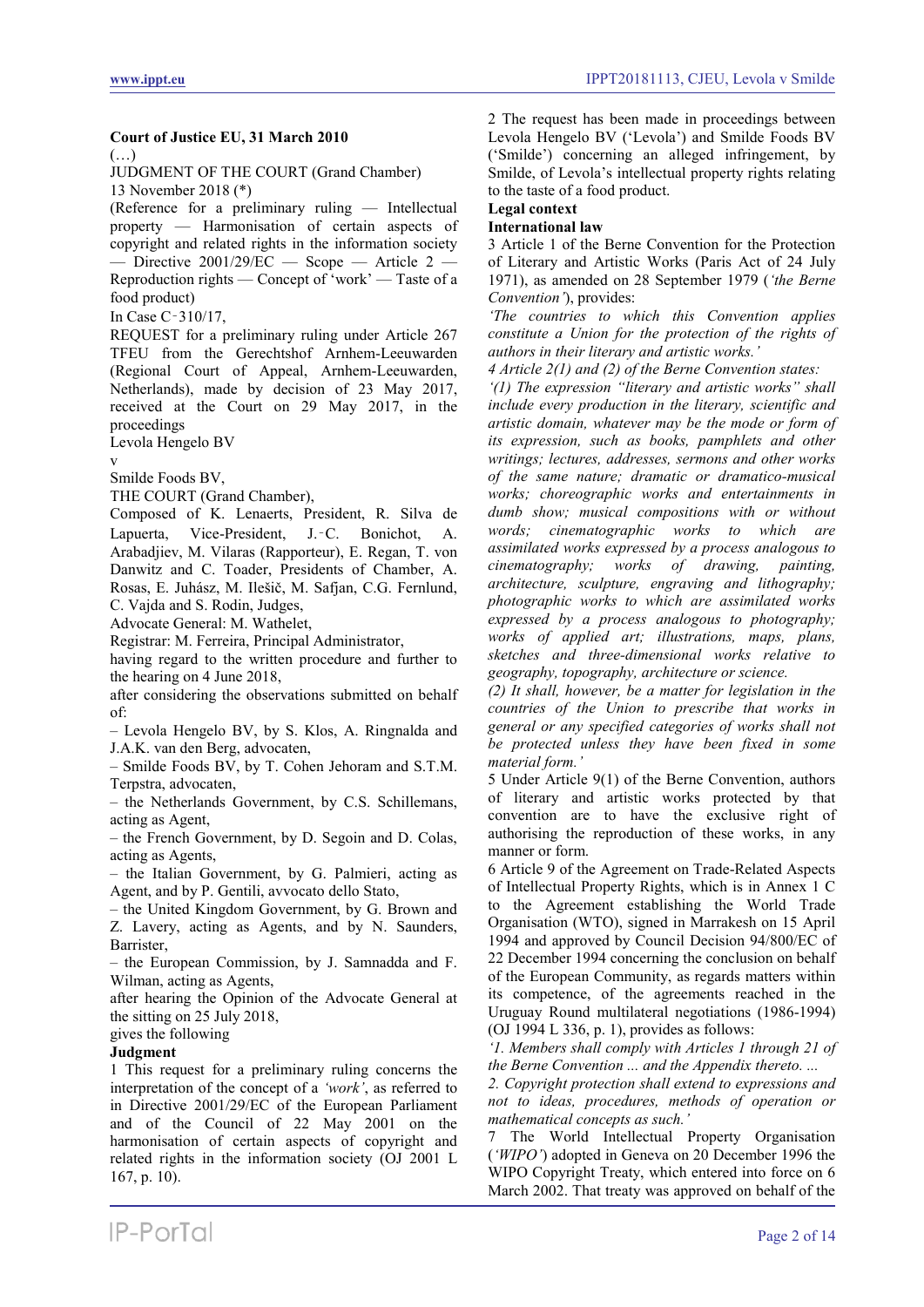European Community by Council Decision 2000/278/EC of 16 March 2000 (OJ 2000 L 89, p. 6; 'the WIPO Copyright Treaty'). According to Article 1(4) of the WIPO Copyright Treaty:

*'Contracting Parties shall comply with Articles 1 to 21 and the Appendix of the Berne Convention.'*

8 Article 2 of that treaty states:

*'Copyright protection extends to expressions and not to ideas, procedures, methods mathematical concepts as such.'*

# **European Union law**

**Directive 2001/29**

9 Articles 1 to 4 of Directive 2001/29 contain the *following provisions:*

*'Article 1*

*Scope*

*1. This Directive concerns the legal protection of copyright and related rights in the framework of the internal market, with particular emphasis on the information society.*

*2. Except in the cases referred to in Article 11, this Directive shall leave intact and shall in no way affect existing [EU] provisions relating to:*

*(a) the legal protection of computer programs;*

*(b) rental right, lending right and certain rights related to copyright in the field of intellectual property;*

*(c) copyright and related rights applicable to broadcasting of programmes by satellite and cable retransmission;*

*(d) the term of protection of copyright and certain related rights;*

*(e) the legal protection of databases.*

*Article 2*

*Reproduction right*

*Member States shall provide for the exclusive right to authorise or prohibit direct or indirect, temporary or permanent reproduction by any means and in any form, in whole or in part:*

*(a) for authors, of their works;*

#### *... Article 3*

*Right of communication to the public of works and right of making available to the public other subject matter*

*1. Member States shall provide authors with the exclusive right to authorise or prohibit any communication to the public of their works, by wire or wireless means, including the making available to the public of their works in such a way that members of the public may access them from a place and at a time individually chosen by them.*

#### *... Article 4*

*Distribution right*

*1. Member States shall provide for authors, in respect of the original of their works or of copies thereof, the exclusive right to authorise or prohibit any form of distribution to the public by sale or otherwise. ...'*

10 Article 5 of Directive 2001/29 sets out a series of exceptions to, and limitations on, the exclusive rights

which Articles 2 to 4 of the directive confer on authors over their works.

#### **Rules of Procedure of the Court of Justice**

11 Article 94 of the Rules of Procedure of the Court of Justice provides:

*'In addition to the text of the questions referred to the Court for a preliminary ruling, the request for a preliminary ruling shall contain:*

*(a) a summary of the subject matter of the dispute and the relevant findings of fact as determined by the referring court or tribunal, or, at least, an account of the facts on which the questions are based;*

*(b) the tenor of any national provisions applicable in the case and, where appropriate, the relevant national case-law;*

*(c) a statement of the reasons which prompted the referring court or tribunal to inquire about the interpretation or validity of certain provisions of European Union law, and the relationship between those provisions and the national legislation applicable to the main proceedings.'*

# **Netherlands law**

12 Article 1 of the Auteurswet (the Copyright Law) provides:

*'Copyright is the exclusive right of the author of a literary, scientific or artistic work, or of his successors in title, to communicate that work to the public and to reproduce it, subject to the limitations laid down by law.'*

13 Article 10(1) of the Copyright Law is worded as follows:

*'For the purposes of this Law, "literary, scientific or artistic works" shall mean:*

*1. books, brochures, newspapers, periodicals and other written material;*

*2. dramatic and dramatico-musical works;*

*3. lectures and addresses;*

*4. choreographic works and entertainments in dumb show;*

*5. musical compositions with or without words;*

*6. works of drawing, painting, architecture, sculpture, engraving and lithography;*

*7. maps;*

*8. plans, sketches and three-dimensional works relative to architecture, geography, topography or other sciences;*

*9. photographic works;*

*10. cinematographic works;*

*11. works of applied art and industrial designs;*

*12. computer programmes and preparatory material;*

*and, in general, every production in the literary, scientific or artistic domain, whatever may be the mode or form of its expression.'*

#### **The dispute in the main proceedings and the questions referred for a preliminary ruling**

14 *'Heksenkaas'* or *'Heks'nkaas'('Heksenkaas')* is a spreadable dip containing cream cheese and fresh herbs, which was created by a Dutch retailer of vegetables and fresh produce in 2007. By an agreement concluded in 2011 and in return for remuneration linked to the turnover to be achieved by sales of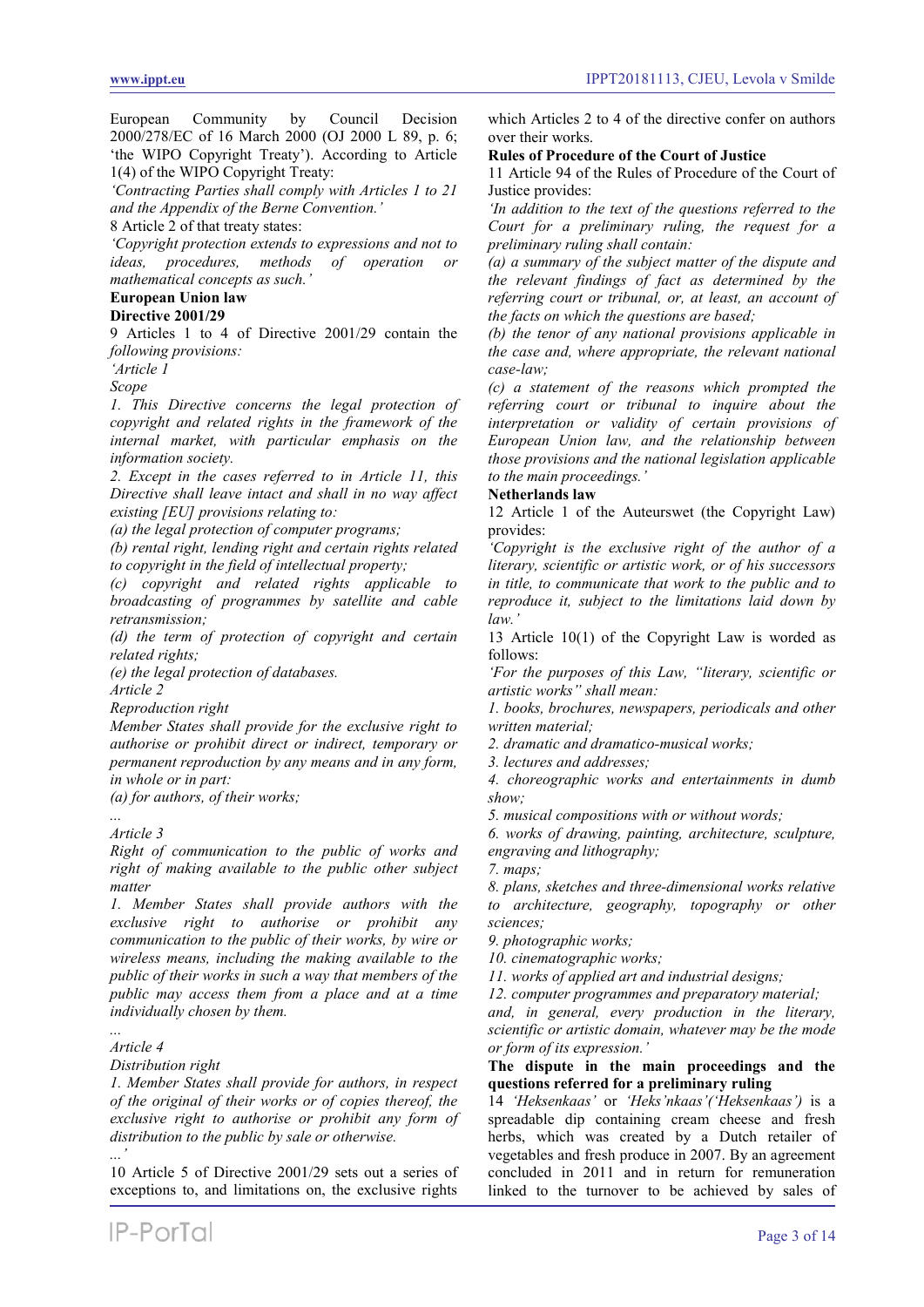Heksenkaas, its creator transferred his intellectual property rights over that product to Levola.

15 A patent for the method of manufacturing Heksenkaas was granted on 10 July 2012.

16 Since January 2014 Smilde has been manufacturing a product called *'Witte Wievenkaas'* for a supermarket chain in the Netherlands.

17 Levola took the view that the production and sale of *'Witte Wievenkaas'* infringed its copyright in the *'taste'* of Heksenkaas and brought proceedings against Smilde before the Rechtbank Gelderland (Gelderland District Court, Netherlands).

18 After stating that, from its point of view, copyright in a taste refers to the *'overall impression on the sense of taste caused by the consumption of a food product, including the sensation in the mouth perceived through the sense of touch'*, Levola asked the Rechtbank Gelderland (Gelderland District Court) to rule (i) that the taste of Heksenkaas is its manufacturer's own intellectual creation and is therefore eligible for copyright protection as a work, within the meaning of Article 1 of the Copyright Law, and (ii) that the taste of the product manufactured by Smilde is a reproduction of that work. It also asked that court to issue a cease and desist order against Smilde in relation to all infringements of its copyright and, in particular, in relation to the production, purchase, sale, supply or other trade in the product known as *'Witte Wievenkaas'*.

19 By judgment of 10 June 2015, the Rechtbank Gelderland (Gelderland District Court) held that it was not necessary to rule on whether the taste of Heksenkaas was protectable under copyright law, given that Levola's claims had, in any event, to be rejected since it had not indicated which elements, or combination of elements, of the taste of Heksenkaas gave it its unique, original character and personal stamp.

20 Levola appealed against that judgment before the referring court.

21 The latter considers that the key issue in the case before it is whether the taste of a food product may be eligible for copyright protection. It adds that the parties to the main proceedings have adopted diametrically opposed positions on this issue.

22 According to Levola, the taste of a food product may be classified as a work of literature, science or art that is eligible for copyright protection. Levola relies by analogy, inter alia, on the judgment of 16 June 2006 of the Hoge Raad der Nederlanden (Supreme Court of the Netherlands), Lancôme (NL:HR:2006:AU8940), in which that court accepted in principle the possibility of recognising copyright in the scent of a perfume.

23 Conversely, Smilde submits that the protection of tastes is not consistent with the copyright system, as the latter is intended purely for visual and auditory creations. Moreover, the instability of a food product and the subjective nature of the taste experience preclude the taste of a food product qualifying for copyright protection as a work. Smilde further submits that the exclusive rights of the author of a work of

intellectual property and the restrictions to which those rights are subject are, in practical terms, inapplicable in the case of tastes.

24 The referring court notes that the Cour de cassation (Court of Cassation, France) has categorically rejected the possibility of granting copyright protection to a scent, in particular in its judgment of 10 December 2013 (FR:CCASS:2013:CO01205). There is therefore divergence in the case-law of the national supreme courts of the European Union when it comes to the question –– which is similar to that raised in the case in the main proceedings –– as to whether a scent may be protected by copyright.

25 In those circumstances, the Gerechtshof Arnhem-Leeuwarden (Regional Court of Appeal, Arnhem-Leeuwarden, Netherlands) decided to stay the proceedings and to refer the following questions to the Court of Justice for a preliminary ruling:

*'(1) (a) Does EU law preclude the taste of a food product — as the author's own intellectual creation being granted copyright protection? In particular:*

*(b) Is copyright protection precluded by the fact that the expression "literary and artistic works" in Article 2(1) of the Berne Convention, which is binding on all the Member States of the European Union, includes "every production in the literary, scientific and artistic domain, whatever may be the mode or form of its expression", but that the examples cited in that provision relate only to creations which can be perceived by sight and/or by hearing?*

*(c) Does the (possible) instability of a food product and/or the subjective nature of the taste experience preclude the taste of a food product being eligible for copyright protection?*

*(d) Does the system of exclusive rights and limitations, as governed by Articles 2 to 5 of Directive [2001/29], preclude the copyright protection of the taste of a food product?*

*(2) If the answer to question 1(a) is in the negative:*

*(a) What are the requirements for the copyright protection of the taste of a food product?*

*(b) Is the copyright protection of a taste based solely on the taste as such or (also) on the recipe of the food product?*

*(c) What evidence should a party who, in infringement proceedings, claims to have created a copyrightprotected taste of a food product, put forward? Is it sufficient for that party to present the food product involved in the proceedings to the court so that the court, by tasting and smelling, can form its own opinion as to whether the taste of the food product meets the requirements for copyright protection? Or should the applicant (also) provide a description of the creative choices involved in the taste composition and/or the recipe on the basis of which the taste can be considered to be the author's own intellectual creation?*

*(d) How should the court in infringement proceedings determine whether the taste of the defendant's food product corresponds to such an extent with the taste of the applicant's food product that it constitutes an*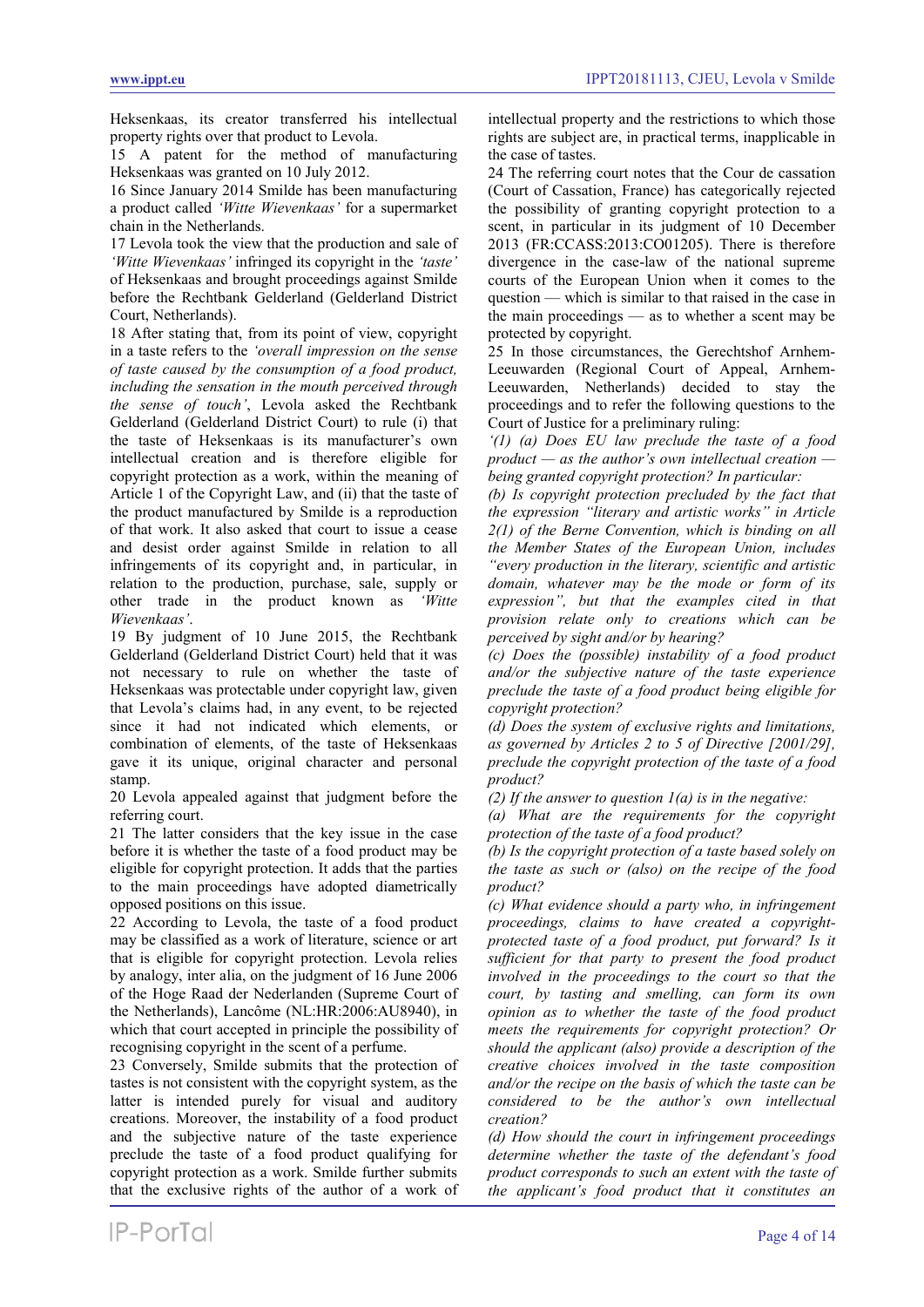*infringement of copyright? Is a determining factor here that the overall impressions of the two tastes are the same?'*

# **Consideration of the questions referred Admissibility**

26 Smilde claims that the present request for a preliminary ruling is inadmissible because the action in the main proceedings should, in any event, be dismissed. It argues that Levola has not identified the elements of Heksenkaas which allegedly make it its author's own intellectual creation.

27 It must be recalled in that regard that it is solely for the national court before which the dispute has been brought, and which must assume responsibility for the subsequent judicial decision, to determine in the light of the particular circumstances of the case both the need for a preliminary ruling in order to enable it to deliver judgment and the relevance of the questions which it submits to the Court. Consequently, where the questions submitted concern the interpretation of EU law, the Court is, in principle, bound to give a ruling (judgments of 10 March 2009, Hartlauer, C‑169/07, EU:C:2009:141, paragraph 24, and of 1 July 2010, Sbarigia, C‑393/08, EU:C:2010:388, paragraph 19).

28 Indeed, it is settled case-law that questions on the interpretation of EU law referred by a national court in the factual and legislative context which that court is responsible for defining, and the accuracy of which is not a matter for the Court to determine, enjoy a presumption of relevance. The Court may refuse to rule on a question referred by a national court only where it is quite obvious that the interpretation of EU law that is sought bears no relation to the actual facts of the main action or its purpose, where the problem is hypothetical, or where the Court does not have before it the factual or legal material necessary to give a useful answer to the questions submitted to it (judgments of 24 June 2008, Commune de Mesquer, C‑188/07, EU:C:2008:359, paragraph 30 and the case-law cited, and of 21 May 2015, Verder LabTec, C‑657/13, EU:C:2015:331, paragraph 29).

29 In the light of the information provided by the referring court, it cannot be held that the questions raised bear no relation to the actual facts of the main action or its purpose or concern a hypothetical problem. A different conclusion cannot be reached merely because the lower court, whose decision has been challenged before the referring court, took the view –– unlike the referring court  $-$  that it was in a position to rule on the dispute before it without deciding upon the preliminary issue of whether the taste of a food product may be eligible for copyright protection.

30 Moreover, the referring court has, in accordance with Article 94 of the Rules of Procedure, provided the Court with the factual and legal material necessary to enable it to answer the questions raised.

31 Accordingly, the questions referred are admissible.

#### **The first question**

32 By its first question, the referring court asks, in essence, whether Directive 2001/29 must be interpreted as precluding (i) the taste of a food product from being protected by copyright under that directive and (ii) national legislation from being interpreted in such a way that it grants copyright protection to such a taste.

33 In that regard, Articles 2 to 4 of Directive 2001/29 state that the Member States are to provide for a set of exclusive rights relating, in the case of authors, to their *'works'*, while Article 5 sets out a series of exceptions and limitations to those rights. The directive makes no express reference to the laws of the Member States for the purpose of determining the meaning and scope of the concept of a *'work'*. Accordingly, in view of the need for a uniform application of EU law and the principle of equality, that concept must normally be given an autonomous and uniform interpretation throughout the European Union (see, to that effect, **[judgments of 16 July 2009, Infopaq International](https://www.ippt.eu/sites/default/files/2009/IPPT20090716_ECJ_Infopaq_v_DDF.pdf)**, C ‑5/08, EU:C:2009:465, paragraphs 27 and 28, and of **[3](https://www.ippt.eu/sites/default/files/2014/IPPT20140903_ECJ_Deckmyn_and_Vrijheidsfonds_v_Vandersteen.pdf)  [September 2014, Deckmyn and Vrijheidsfonds](https://www.ippt.eu/sites/default/files/2014/IPPT20140903_ECJ_Deckmyn_and_Vrijheidsfonds_v_Vandersteen.pdf)**, C‑ 201/13, EU:C:2014:2132, paragraphs 14 and 15).

34 It follows that the taste of a food product can be protected by copyright under Directive 2001/29 only if such a taste can be classified as a *'work'* within the meaning of the directive (see, by analogy, **[judgment of](https://www.ippt.eu/sites/default/files/2009/IPPT20090716_ECJ_Infopaq_v_DDF.pdf)  [16 July 2009, Infopaq International](https://www.ippt.eu/sites/default/files/2009/IPPT20090716_ECJ_Infopaq_v_DDF.pdf)**, C‑5/08,

EU:C:2009:465, paragraph 29 and the case-law cited).

<span id="page-4-0"></span>35 In that regard, two cumulative conditions must be satisfied for subject matter to be classified as a *'work'* within the meaning of Directive 2001/29.

36 First, the subject matter concerned must be original in the sense that it is the author's own intellectual creation (judgment of 4 October 2011, Football Association Premier League and Others, C-403/08 and  $C-429/08$ , EU: $C:2011:631$ , paragraph 97 and the caselaw cited).

37 Secondly, only something which is the expression of the author's own intellectual creation may be classified as a *'work'* within the meaning of Directive 2001/29 (see, to that effect, **[judgments of 16 July 2009,](https://www.ippt.eu/sites/default/files/2009/IPPT20090716_ECJ_Infopaq_v_DDF.pdf)  [Infopaq International](https://www.ippt.eu/sites/default/files/2009/IPPT20090716_ECJ_Infopaq_v_DDF.pdf)**, C‑5/08, EU:C:2009:465, paragraph 39, and of **[4 October 2011, Football](https://www.ippt.eu/sites/default/files/2011/IPPT20111004_ECJ_Premier_League.pdf)  [Association Premier League and Others](https://www.ippt.eu/sites/default/files/2011/IPPT20111004_ECJ_Premier_League.pdf)**, C‑403/08 and C‑429/08, EU:C:2011:631, paragraph 159).

38 It should be recalled in that regard that although the European Union is not a party to the Berne Convention, it is nevertheless obliged, under Article 1(4) of the WIPO Copyright Treaty, to which it is a party and which Directive 2001/29 is intended to implement, to comply with Articles 1 to 21 of the Berne Convention (see, to that effect, **[judgments of 9 February 2012,](https://www.ippt.eu/sites/default/files/2012/IPPT20120209_ECJ_Luksan_v_van_der_Let.pdf)  [Luksan](https://www.ippt.eu/sites/default/files/2012/IPPT20120209_ECJ_Luksan_v_van_der_Let.pdf)**, C‑277/10, EU:C:2012:65, paragraph 59 and the case-law cited, and of **[26 April 2012, DR and TV2](https://www.ippt.eu/sites/default/files/2012/IPPT20120426_ECJ_TV2_Danmark_v_NRB.pdf)  [Danmark](https://www.ippt.eu/sites/default/files/2012/IPPT20120426_ECJ_TV2_Danmark_v_NRB.pdf)**, C‑510/10, EU:C:2012:244, paragraph 29). 39 Under Article 2(1) of the Berne Convention, literary and artistic works include every production in the literary, scientific and artistic domain, whatever the mode or form of its expression may be. Moreover, in accordance with Article 2 of the WIPO Copyright Treaty and Article 9(2) of the Agreement on Trade-Related Aspects of Intellectual Property Rights, which is mentioned in paragraph 6 of this judgment and which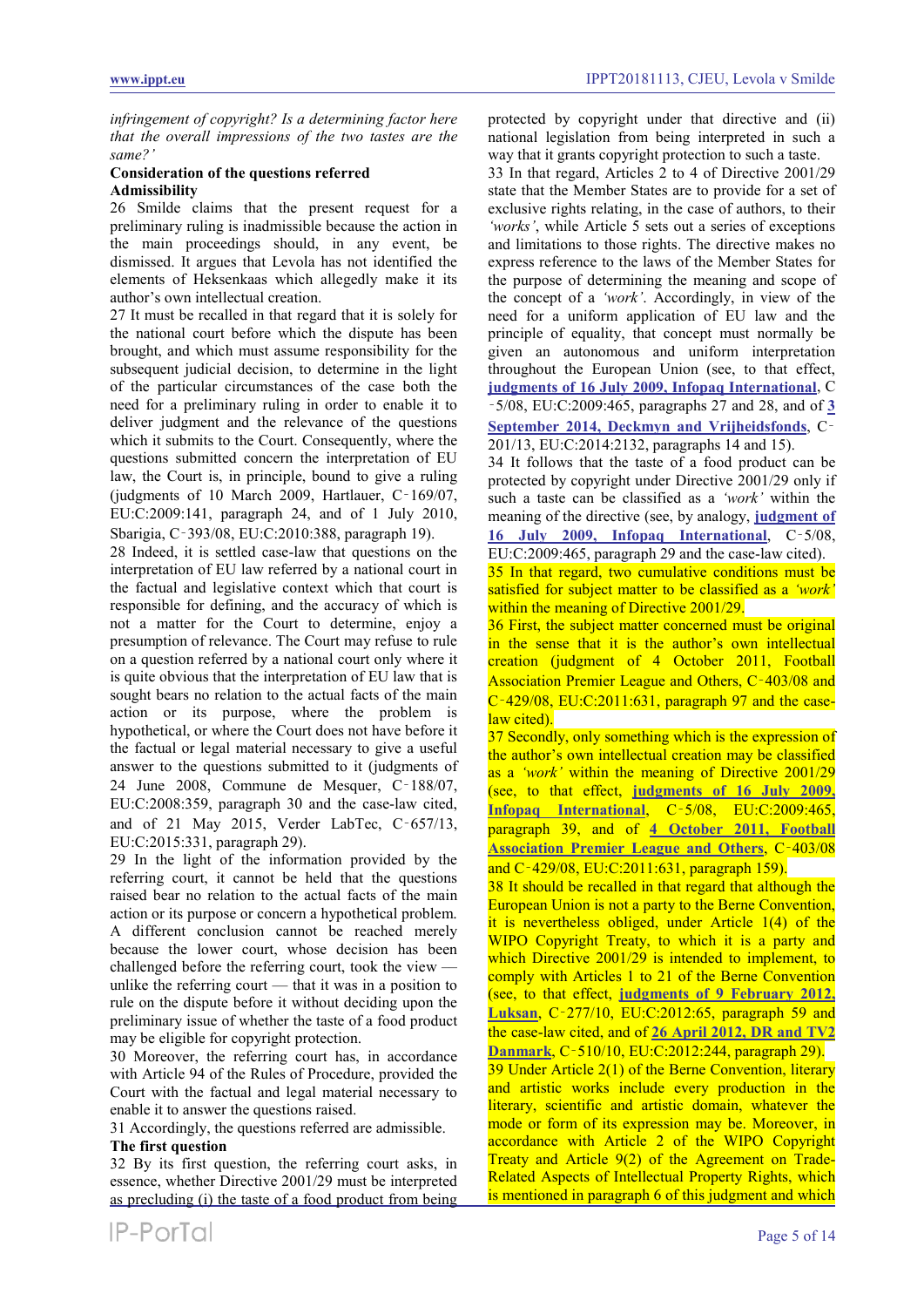also forms part of the EU legal order (see, to that effect, **[judgment of 15 March 2012, SCF](https://www.ippt.eu/sites/default/files/2012/IPPT20120315_ECJ_SCF_v_Del_Corso.pdf)**, C‑135/10, EU:C:2012:140, paragraphs 39 and 40), copyright protection may be granted to expressions, but not to ideas, procedures, methods of operation or mathematical concepts as such (see, to that effect, **[judgment of 2 May 2012, SAS Institute](https://www.ippt.eu/sites/default/files/2012/IPPT20120502_ECJ_SAS_Institute_v_WPL.pdf)**, C‑406/10, EU:C:2012:259, paragraph 33).

40 Accordingly, for there to be a *'work'* as referred to in Directive 2001/29, the subject matter protected by copyright must be expressed in a manner which makes it identifiable with sufficient precision and objectivity, even though that expression is not necessarily in permanent form.

41 That is because, first, the authorities responsible for ensuring that the exclusive rights inherent in copyright are protected must be able to identify, clearly and precisely, the subject matter so protected. The same is true for individuals, in particular economic operators, who must be able to identify, clearly and precisely, what is the subject matter of protection which third parties, especially competitors, enjoy. Secondly, the need to ensure that there is no element of subjectivity –  $-$  given that it is detrimental to legal certainty — in the process of identifying the protected subject matter means that the latter must be capable of being expressed in a precise and objective manner.

<span id="page-5-0"></span>42 The taste of a food product cannot, however, be pinned down with precision and objectivity. Unlike, for example, a literary, pictorial, cinematographic or musical work, which is a precise and objective form of expression, the taste of a food product will be identified essentially on the basis of taste sensations and experiences, which are subjective and variable since they depend, inter alia, on factors particular to the person tasting the product concerned, such as age, food preferences and consumption habits, as well as on the environment or context in which the product is consumed.

<span id="page-5-1"></span>43 Moreover, it is not possible in the current state of scientific development to achieve by technical means a precise and objective identification of the taste of a food product which enables it to be distinguished from the taste of other products of the same kind.

44 It must therefore be concluded, on the basis of all of the foregoing considerations, that the taste of a food product cannot be classified as a *'work'* within the meaning of Directive 2001/29.

45 In view of the requirement, referred to in paragraph 33 of this judgment, for a uniform interpretation of the concept of a *'work'* throughout the European Union, it must also be concluded that Directive 2001/29 prevents national legislation from being interpreted in such a way that it grants copyright protection to the taste of a food product.

46 Accordingly, the answer to the first question is that Directive 2001/29 must be interpreted as precluding (i) the taste of a food product from being protected by copyright under that directive and (ii) national legislation from being interpreted in such a way that it grants copyright protection to such a taste.

### **The second question**

47 In the light of the answer to the first question, there is no need to reply to the second question.

# **Costs**

48 Since these proceedings are, for the parties to the main proceedings, a step in the action pending before the national court, the decision on costs is a matter for that court. Costs incurred in submitting observations to the Court, other than the costs of those parties, are not recoverable.

On those grounds, the Court (Grand Chamber) hereby rules:

Directive 2001/29/EC of the European Parliament and of the Council of 22 May 2001 on the harmonisation of certain aspects of copyright and related rights in the information society must be interpreted as precluding (i) the taste of a food product from being protected by copyright under that directive and (ii) national legislation from being interpreted in such a way that it grants copyright protection to such a taste.

# **OPINON of Advocate-General M. WATHELET**

delivered on 25 July 2018 (1)

Case C‑310/17

Levola Hengelo BV

v Smilde Foods BV

(Request for a preliminary ruling from the Gerechtshof Arnhem-Leeuwarden (Court of Appeal, Arnhem-Leeuwarden, Netherlands))

(Reference for a preliminary ruling — Directive 2001/29/EC — Copyright and related rights Concept of a 'work' — Taste of a food product)

1. This request for a preliminary ruling of 23 May 2017, lodged at the Court Registry on 29 May 2017 by the Gerechtshof Arnhem-Leeuwarden (Court of Appeal, Arnhem-Leeuwarden, Netherlands), concerns the interpretation of Articles 2 to 5 of Directive 2001/29/EC of the European Parliament and of the Council of 22 May 2001 on the harmonisation of certain aspects of copyright and related rights in the information society. (2)

2. The request has been made in proceedings between Levola Hengelo BV (*'Levola'*) and Smilde Foods BV (*'Smilde'*), two undertakings that produce foodstuffs, concerning the alleged infringement by Smilde of Levola's copyright relating to the taste of a spreadable dip with cream cheese and fresh herbs, known as *'Heksenkaas'* or *'Heks'nkaas'* (*'Heksenkaas'*). (3)

3. The referring court considers that, in order to determine the case before it, it is necessary for it to ascertain, inter alia, whether EU law, and in particular Directive 2001/29, precludes the copyright protection of the taste of a food product.

#### **I. Legal framework**

- **A. International law**
- **1. The Berne Convention**

4. Article 2 of the Berne Convention for the Protection of Literary and Artistic Works, signed in Berne on 9 September 1886 (Paris Act of 24 July 1971), in the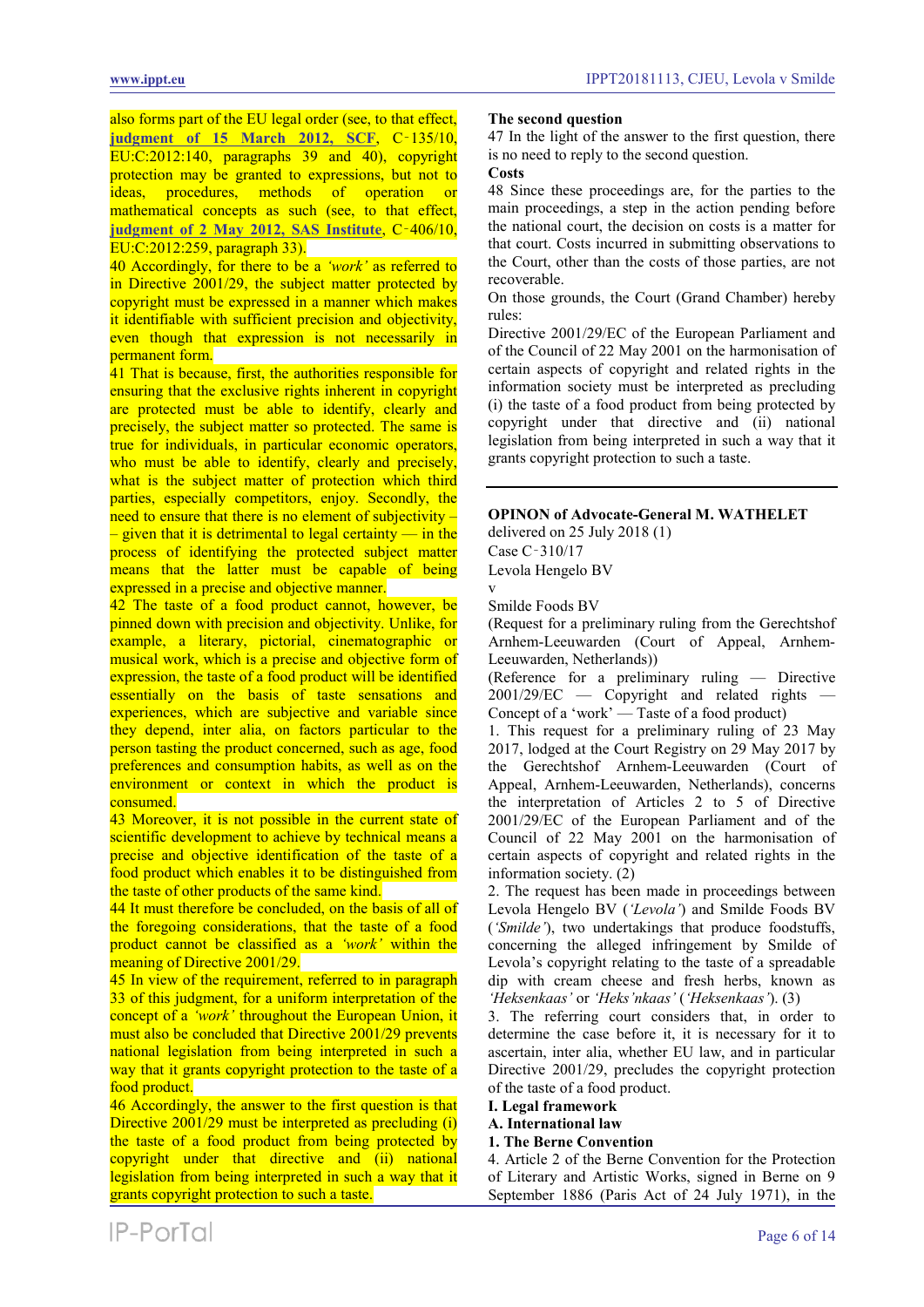version arising from the amendment of 28 September 1979 (*'the Berne Convention'*), provides that:

*'(1) The expression "literary and artistic works" shall include every production in the literary, scientific and artistic domain, whatever may be the mode or form of its expression, such as books, pamphlets and other writings; lectures, addresses, sermons and other works of the same nature; dramatic or dramatico-musical works; choreographic works and entertainments in dumb show; musical compositions with or without words; cinematographic works to which are assimilated works expressed by a process analogous to cinematography; works of drawing, painting, architecture, sculpture, engraving and lithography; photographic works to which are assimilated works expressed by a process analogous to photography; works of applied art; illustrations, maps, plans, sketches and three-dimensional works relative to geography, topography, architecture or science.*

*(2) It shall, however, be a matter for legislation in the countries of the Union to prescribe that works in general or any specified categories of works shall not be protected unless they have been fixed in some material form.*

*… (5) Collections of literary or artistic works such as encyclopaedias and anthologies which, by reason of the selection and arrangement of their contents, constitute intellectual creations shall be protected as such, without prejudice to the copyright in each of the works forming part of such collections.*

*(6) The works mentioned in this Article shall enjoy protection in all countries of the Union. This protection shall operate for the benefit of the author and his successors in title.*

# *...'*

5. Under Article 9(1) of the Berne Convention:

*'Authors of literary and artistic works protected by this Convention shall have the exclusive right of authorising the reproduction of these works, in any manner or form.'*

#### **2. WIPO Copyright Treaty**

6. On 20 December 1996, the World Intellectual Property Organisation (WIPO) adopted, in Geneva, the WIPO Copyright Treaty ('the WIPO Copyright Treaty'), which entered into force on 6 March 2002 and which was approved on behalf of the European Community by Decision 2000/278/EC. (4)

7. Under Article 1(4) of the WIPO Copyright Treaty, entitled *'Relation to the Berne Convention'*:

8. Article 2 of the WIPO Copyright Treaty, entitled 'Scope of Copyright Protection', provides:

*'Copyright protection extends to expressions and not to ideas, procedures, methods of operation or mathematical concepts as such.'*

9. Article 4 of the WIPO Copyright Treaty, entitled *'Computer Programs'* provides:

*'Computer programs are protected as literary works within the meaning of Article 2 of the Berne Convention. Such protection applies to computer* 

10. Under Article 5 of the WIPO Copyright Treaty, entitled 'Compilations of Data (Databases)':

*'Compilations of data or other material, in any form, which by reason of the selection or arrangement of their contents constitute intellectual creations, are protected as such. This protection does not extend to the data or the material itself and is without prejudice to any copyright subsisting in the data or material contained in the compilation.'*

#### **3. The WTO Agreement and the TRIPS Agreement**

11. The Agreement on Trade-Related Aspects of Intellectual Property Rights (TRIPS) of 15 April 1994 (OJ 1994 L 336, p. 214, *'the TRIPS Agreement'*), constituting Annex 1 C to the Agreement Establishing the World Trade Organisation (WTO) (OJ 1994 L 336, p. 3, *'the WTO Agreement'*), was approved by Council Decision 94/800/EC of 22 December 1994, concerning the conclusion on behalf of the European Community, as regards matters within its competence, of the agreements reached in the Uruguay Round multilateral negotiations (1986-1994). (5)

12. Article 9 of the TRIPS Agreement, entitled *'Relation to the Berne Convention'*, states:

*'1. Members [of the WTO] shall comply with Articles 1 through 21 of the Berne Convention (1971) and the Appendix thereto ...*

*2. Copyright protection shall extend to expressions and not to ideas, procedures, methods of operation or mathematical concepts as such.'*

13. Article 10 of the TRIPS Agreement, entitled *'Computer Programs and Compilations of Data'*, provides:

*'1. Computer programs, whether in source or object code, shall be protected as literary works under the Berne Convention (1971).*

*2. Compilations of data or other material, whether in machine readable or other form, which by reason of the selection or arrangement of their contents constitute intellectual creations shall be protected as such. Such protection, which shall not extend to the data or material itself, shall be without prejudice to any copyright subsisting in the data or material itself.'*

14. Article 2 of Directive 2001/29, entitled *'Reproduction right'*, provides:

*'Member States shall provide for the exclusive right to authorise or prohibit direct or indirect, temporary or permanent reproduction by any means and in any form, in whole or in part:*

*(a) for authors, of their works;*

*...'* 15. Article 3 of Directive 2001/29, entitled *'Right of communication to the public of works and right of making available to the public other subject matter'*, provides:

*'1. Member States shall provide authors with the exclusive right to authorise or prohibit any communication to the public of their works, by wire or wireless means, including the making available to the* 

**B. EU law**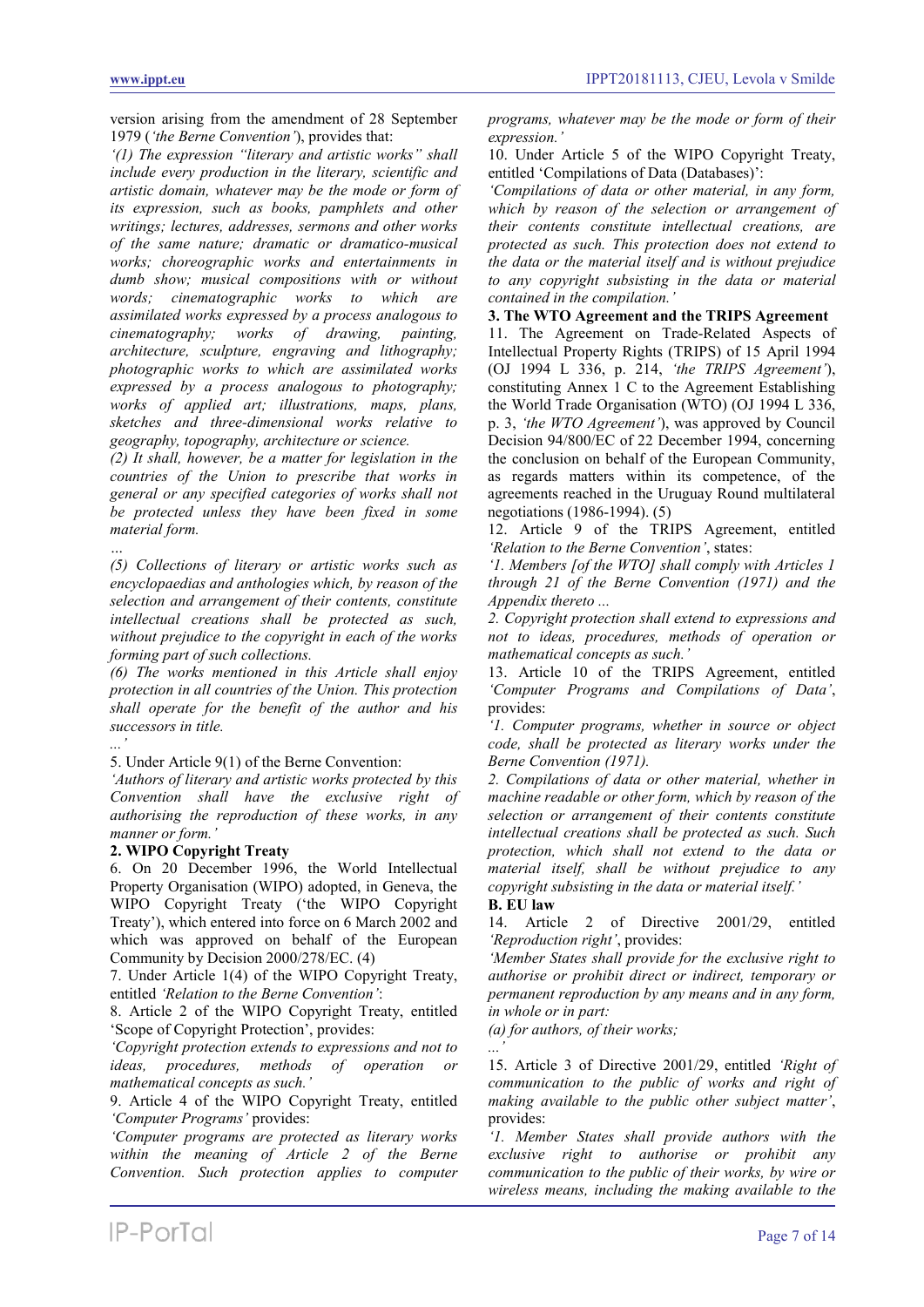*public of their works in such a way that members of the public may access them from a place and at a time individually chosen by them. ...'*

16. Article 4 of Directive 2001/29, entitled *'Distribution right'*, provides:

*'1. Member States shall provide for authors, in respect of the original of their works or of copies thereof, the exclusive right to authorise or prohibit any form of distribution to the public by sale or otherwise.*

# **C. National law**

*...'*

17. Article 1 of the Auteurswet (Netherlands Copyright Law, *'the Copyright Law'*) provides:

*'Copyright is the exclusive right of the author of a literary, scientific or artistic work or his successors in title, to communicate that work to the public and to reproduce it, subject to the limitations laid down by law.'*

18. Article 10 of the Copyright Law is worded as follows:

*'1. For the purposes of this Act, literary, scientific or artistic works shall mean:*

*1. books, pamphlets, newspapers, periodicals and all other writings;*

*2. dramatic or dramatico-musical works;*

*3. lectures and addresses;*

*4. choreographic works and entertainments in dumb show;*

*5. musical compositions with or without words;*

*6. works of drawing, painting, architecture, sculpture, engraving and lithography;*

*7. maps;*

*8. plans, sketches and three-dimensional works relative to architecture, geography, topography, or other sciences;*

*9. photographic works;*

*10. cinematographic works;*

*11. works of applied art and industrial designs;*

*12. computer programs and preparatory materials;*

*and, in general, every production in the literary, scientific and artistic domain, whatever may be the mode or form of its expression. …'*

# **II. The dispute in the main proceedings and the questions referred for a preliminary ruling**

19. Heksenkaas is a spreadable dip with cream cheese and fresh herbs. It was created in 2007 by a Dutch retailer of vegetables and fresh produce. By an agreement concluded in 2011 and in exchange for remuneration linked to the turnover to be achieved by its sale, its creator transferred to Levola his intellectual property rights in that product.

20. A patent for the method of manufacturing Heksenkaas was granted on 10 July 2012 and the word mark *'Heksenkaas'* was filed mid-2010.

21. Since January 2014, Smilde has been manufacturing a product known as *'Witte Wievenkaas'* for a supermarket chain in the Netherlands.

22. Taking the view that the production and sale of Witte Wievenkaas infringed its copyright in the *'taste'*

of Heksenkaas, Levola brought proceedings against Smilde before the Rechtbank Gelderland (Gelderland District Court, Netherlands). Levola defined copyright in a taste as being *'the overall impression on the sense of taste caused by the consumption of a food product, including the sensation in the mouth perceived through the sense of touch'*.

23. Levola asked the Rechtbank Gelderland (Gelderland District Court) to rule, first, that the taste of Heksenkaas was its manufacturer's own intellectual creation, and therefore benefited from copyright protection as a *'work'* within the meaning of Article 1 of the Copyright Law and, secondly, that the taste of the product manufactured by Smilde constituted a reproduction of that *'work'*. Levola also applied to that court for an order requiring Smilde to cease and desist from any infringement of its copyright, including the production, purchase, sale and any other marketing of the product known as *'Witte Wievenkaas'*.

24. By judgment of 10 June 2015, the Rechtbank Gelderland (Gelderland District Court) held that, without it being necessary to rule on whether it was possible for copyright protection to be granted in respect of the taste of Heksenkaas, the claims made by Levola, should, in any event, be rejected, since the latter had failed to show which elements, or combination of elements, of the taste of Heksenkaas gave it its own original character and its own personal stamp.

25. Levola appealed against that judgment before the referring court.

26. The referring court considers that the central question raised in the case is whether the taste of a food product is eligible for copyright protection. It adds that the parties to the case before it have adopted diametrically opposing views on this issue.

27. According to Levola, the taste of a food product can be classified as a literary, scientific or artistic work that is eligible for copyright protection. Levola relies, inter alia, on the judgment of 16 June 2006 of the Hoge Raad der Nederlanden (Supreme Court of the Netherlands), Lancôme (NL:HR:2006:AU8940) in which that court accepted, in principle, the possibility that the scent of a perfume may be eligible for copyright protection.

28. However, according to Smilde, the protection of tastes is not consistent with the copyright system, which concerns only visual and aural creations. Moreover, the instability of a food product and the subjective nature of the taste experience preclude the taste of a food product being eligible for copyright protection as a work. Furthermore, the exclusive rights of the author of a work of intellectual property and their restrictions are practically inapplicable to tastes.

29. The referring court notes that the Cour de cassation (Court of Cassation) (France) categorically rejected the possibility of granting copyright protection to a scent, inter alia in its judgment of 10 December 2013. (6) There is therefore divergence in the case-law of the national supreme courts of the European Union when it comes to the question, similar to that which is the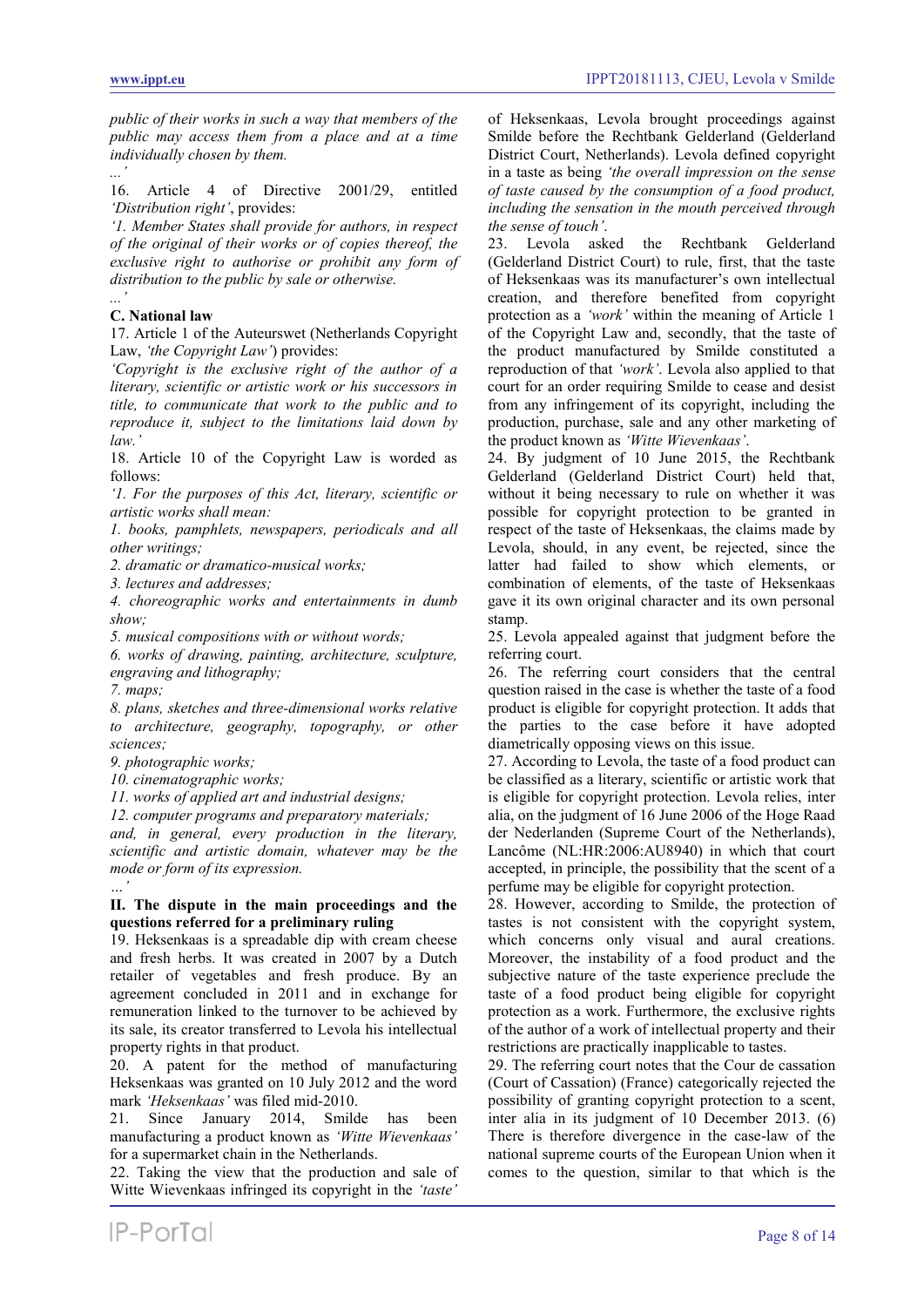subject of the case before the referring court, of the copyright protection of a scent.

30. Accordingly, the Gerechtshof Arnhem-Leeuwarden (Court of Appeal, Arnhem-Leeuwarden) decided to stay the proceedings and to refer the following questions to the Court of Justice for a preliminary ruling:

*'(1) (a) Does EU law preclude the taste of a food product — as the author's own intellectual creation being granted copyright protection? In particular:*

*(b) Is copyright protection precluded by the fact that the expression "literary and artistic works" in Article 2(1) of the Berne Convention, which is binding on all the Member States of the European Union, includes "every production in the literary, scientific and artistic domain, whatever may be the mode or form of its expression", but that the examples cited in that provision relate only to creations which can be perceived by sight and/or by hearing?*

*(c) Does the (possible) instability of a food product and/or the subjective nature of the taste experience preclude the taste of a food product being eligible for copyright protection?*

*(d) Does the system of exclusive rights and limitations, as governed by Articles 2 to 5 of Directive 2001/29/EC, preclude the copyright protection of the taste of a food product?*

*(2) If the answer to question 1(a) is in the negative:*

*(a) What are the requirements for the copyright protection of the taste of a food product?*

*(b) Is the copyright protection of a taste based solely on the taste as such or (also) on the recipe of the food product?*

*(c) What evidence should a party who, in infringement proceedings, claims to have created a copyrightprotected taste of a food product, put forward? Is it sufficient for that party to present the food product involved in the proceedings to the court so that the court, by tasting and smelling, can form its own opinion as to whether the taste of the food product meets the requirements for copyright protection? Or should the applicant (also) provide a description of the creative choices involved in the taste composition and/or the recipe on the basis of which the taste can be considered to be the author's own intellectual creation?*

*(d) How should the court in infringement proceedings determine whether the taste of the defendant's food product corresponds to such an extent with the taste of the applicant's food product that it constitutes an infringement of copyright? Is a determining factor here that the overall impressions of the two tastes are the same?'*

# **III. The procedure before the Court**

31. Written observations have been submitted by Levola, Smilde, the French, Italian and United Kingdom Governments and the European Commission. Levola, Smilde, and the Netherlands, French and United Kingdom Governments and the Commission presented oral argument at the hearing on 4 June 2018. **IV. Analysis**

32. By its first question, the referring court asks, in essence, whether the taste of a food product constitutes a *'work'* and may be granted copyright protection by Directive 2001/29. (7)

# **A. Admissibility**

33. Smilde submits that the present request for a preliminary ruling is inadmissible. It takes the view that, in addition to the fact that Levola failed to fulfil its obligation in relation to the burden of presenting facts and adducing evidence in the case in the main proceedings, that case may also already be closed on the basis of the fact that the taste of Heksenkaas is not original.

34. In my view, the objection of inadmissibility raised by Smilde cannot be upheld for the following reasons.

35. It is solely for the national court before which the dispute has been brought, and which must assume responsibility for the subsequent judicial decision, to determine in the light of the particular circumstances of the case both the need for a preliminary ruling in order to enable it to deliver judgment and the relevance of the questions which it submits to the Court. Consequently, where the questions submitted concern the interpretation of EU law, the Court is in principle bound to give a ruling. It follows that questions relating to EU law enjoy a presumption of relevance. The Court may thus refuse to rule on a question referred by a national court only where it is quite obvious that the interpretation of EU law that is sought bears no relation to the actual facts of the main action or its purpose, where the problem is hypothetical, or where the Court does not have before it the factual or legal material necessary to give a useful answer to the questions submitted to it. (8)

36. It should be pointed out that the present request for a preliminary ruling concerns the interpretation of EU law and, more specifically, the interpretation of Articles 2 to 5 of Directive 2001/29. In the absence of any evidence, or even any claim, that the interpretation of EU law that is sought bears no relation to the actual facts of the main action or its purpose or that the problem is hypothetical, I take the view that the questions referred by the national court on the interpretation of that directive and the concept of a *'work'* cannot be regarded as inadmissible merely because one of the parties to the main proceedings considers that the case in the main proceedings must be resolved on the basis of other submissions and arguments.

# **B. Substance**

1. The concept of a *'work'* — a *'uniform and autonomous [concept] of EU law'*

37. The concept of a *'work'* for the purposes of Article  $2(a)$ , Article 3(1) and Article 4(1) of Directive 2001/29 is not defined by that directive. (9) Moreover, those provisions make no reference to the national law as regards the concept of a *'work'*. (10)

38. In such circumstances, according to the Court's settled case-law, the need for a uniform application of EU law and the principle of equality require the terms of a provision of EU law which makes no express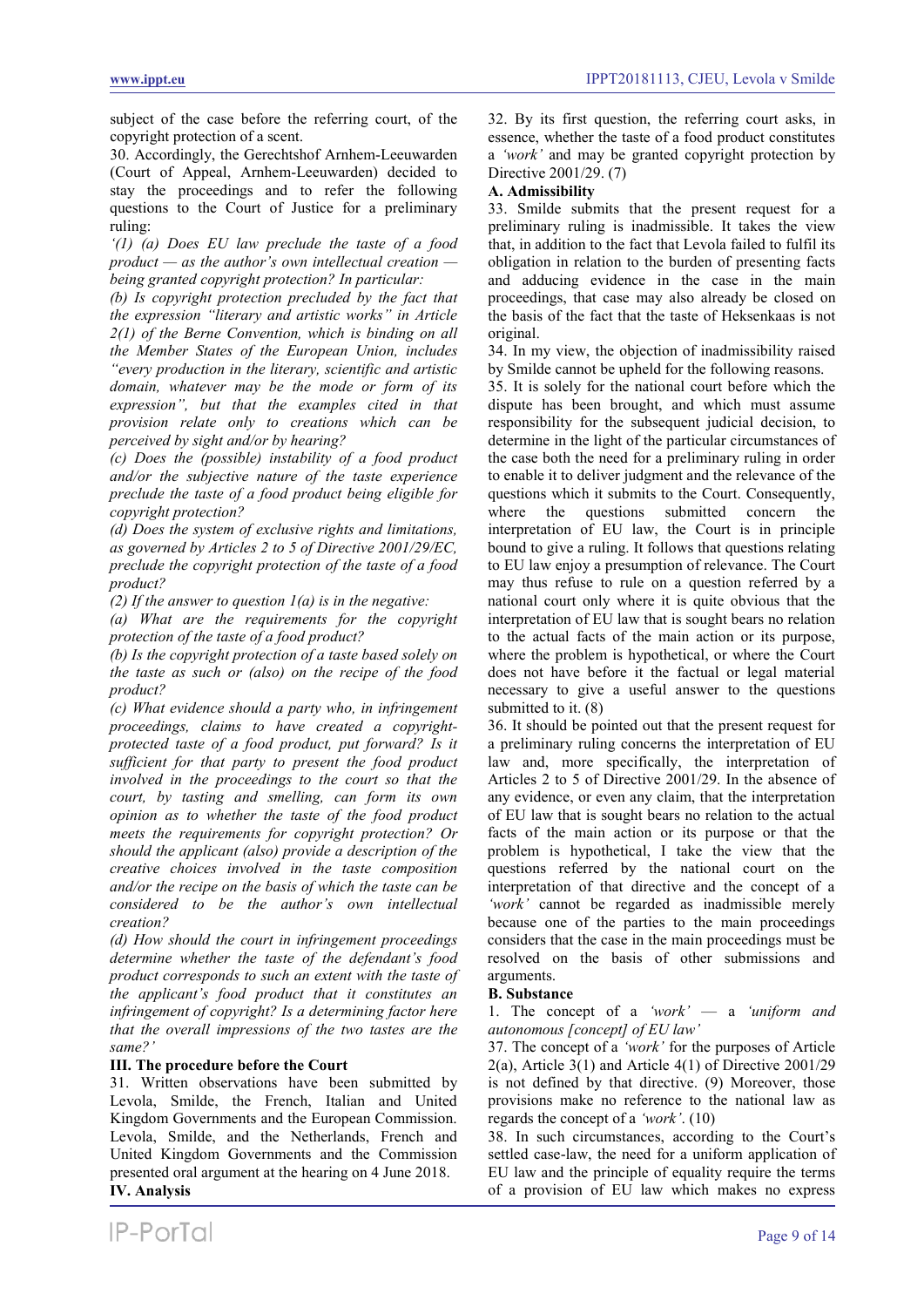reference to the law of the Member States for the purpose of determining its meaning and scope normally to be given an autonomous and uniform interpretation throughout the European Union; that interpretation must take into account the context of the provision and the objective of the relevant legislation. (11)

39. It follows from that case-law that the term *'work'* must be regarded as relating to an autonomous concept of EU law, the meaning and scope of which must be identical in all Member States. Therefore, it is for the Court to give a uniform interpretation in the EU legal order. (12)

40. Accordingly, the concept of a *'work'*, as an autonomous concept of EU law, does not permit Member States to lay down, in that regard, different or additional standards. EU law precludes, therefore, national legislation which, outside the framework provided for in Directive 2001/29, (13) provides for the possibility of the taste of food products being eligible for copyright protection. (14)

2. The concept of a *'work'* and the requirement for an intellectual creation

41. The French Government takes the view that in order to determine whether the taste of a food product is eligible for the copyright protection conferred by Directive 2001/29, it is necessary to determine whether it may be considered to be a work, that is to say, an original subject matter in the sense that it is the author's own intellectual creation.

42. The Court noted in paragraph 34 of the **[judgment](https://www.ippt.eu/sites/default/files/2009/IPPT20090716_ECJ_Infopaq_v_DDF.pdf)  [of 16 July 2009, Infopaq International](https://www.ippt.eu/sites/default/files/2009/IPPT20090716_ECJ_Infopaq_v_DDF.pdf)** (C‑5/08, EU:C:2009:465) that *'it is, moreover, apparent from the general scheme of the Berne Convention, in particular Article 2(5) and (8), that the protection of certain subject matters as artistic or literary works presupposes that they are intellectual creations'*. (15) The Court further held that copyright within the meaning of Article 2(a) of Directive 2001/29 was liable to apply only in relation to a subject matter which is original in the sense that it is its author's own intellectual creation. (16)

43. In paragraph 88 of the **[judgment of 1 December](https://www.ippt.eu/sites/default/files/2011/IPPT20111201_ECJ_Painer_v_Standard.pdf)  [2011, Painer](https://www.ippt.eu/sites/default/files/2011/IPPT20111201_ECJ_Painer_v_Standard.pdf)** (C‑145/10, EU:C:2011:798), the Court ruled that an intellectual creation is an author's own if it reflects the author's personality. According to paragraph 39 of the **[judgment of 1 March 2012,](https://www.ippt.eu/sites/default/files/2012/IPPT20120301_ECJ_Football_Dataco_v_Yahoo.pdf)  [Football Dataco and Others](https://www.ippt.eu/sites/default/files/2012/IPPT20120301_ECJ_Football_Dataco_v_Yahoo.pdf)** (C‑604/10, EU:C:2012:115) the criterion of originality is not satisfied when the setting up of a database is dictated by technical considerations, rules or constraints which leave no room for creative freedom. Furthermore, in paragraph 42 of that judgment the Court held that the fact that the setting up of the database required, irrespective of the creation of the data which it contains, significant labour and skill of its author cannot as such justify the protection of it by copyright, if that labour and that skill do not express any originality in the selection or arrangement of that data.

44. I take the view, however, that, although subject matter is required to be original in order to be eligible for copyright protection, that does not seem to me to be sufficient. In addition to the requirement that the subject matter at issue must be original, it must also be a *'work'*.

45. In paragraph 33 of the **[judgment of 16 July 2009,](https://www.ippt.eu/sites/default/files/2009/IPPT20090716_ECJ_Infopaq_v_DDF.pdf)  [Infopaq International](https://www.ippt.eu/sites/default/files/2009/IPPT20090716_ECJ_Infopaq_v_DDF.pdf)** (C‑5/08, EU:C:2009:465), the Court ruled that *'Article 2(a) of Directive 2001/29 provides that authors have the exclusive right to authorise or prohibit reproduction, in whole or in part, of their works. It follows that protection of the author's right to authorise or prohibit reproduction is intended to cover "work"'*. (17)

46. It is clear from that case-law that Article 2(a) of Directive 2001/29 requires, first, the existence of a *'work'* (18) and secondly, that that work should be original. It is important not to combine or amalgamate those two concepts, which are distinct from one another.

47. Therefore, I consider, like the Commission, that the fact that a *'work may be copyright protected under Article 2(a) of Directive 2001/29 only where it meets that criterion of originality cannot, however, be interpreted as meaning that it implies, conversely, that any subject matter meeting that criterion should "automatically" be considered, therefore, as a copyright protected "work" for the purposes of that directive'*. (19)

# **3. Does a taste constitute a work?**

48. As Directive 2001/29 does not define the concept of a work, I consider it appropriate to take into account the provisions of the Berne Convention. Notwithstanding the fact that the European Union is not a contracting party to the Berne Convention, it *'is nevertheless obliged, under Article 1(4) of the WIPO Copyright Treaty, to which it is a party, which forms part of its legal order and which Directive 2001/29 is intended to implement, to comply with Articles 1 to 21 of the Berne Convention'*. (20)

49. Therefore, the European Union is required to comply, inter alia, with Article 2(1) of the Berne Convention which determines the scope of *'literary and artistic'* works that are eligible for copyright protection. According to that provision, the terms *'literary and artistic works'*, *'include every production in the literary, scientific and artistic domain, whatever may be the mode or form of its expression'*. Moreover, Article 2(1) of the Berne Convention contains a nonexhaustive list (21) of protected *'literary and artistic'* works. (22)

50. That list makes no reference to tastes, or to works which are similar to tastes, such as scents or perfumes, but it does not exclude them expressly.

51. I would note, however, that, notwithstanding the fact that, under Article 2(1) of the Berne Convention, *'the expression "literary and artistic works" include every production in the literary, scientific and artistic domain, whatever may be the mode or form of its expression'*, that provision refers only to works which are perceived visually or aurally, such as books and musical compositions, excluding productions which may be perceived by other senses such as taste, smell or touch.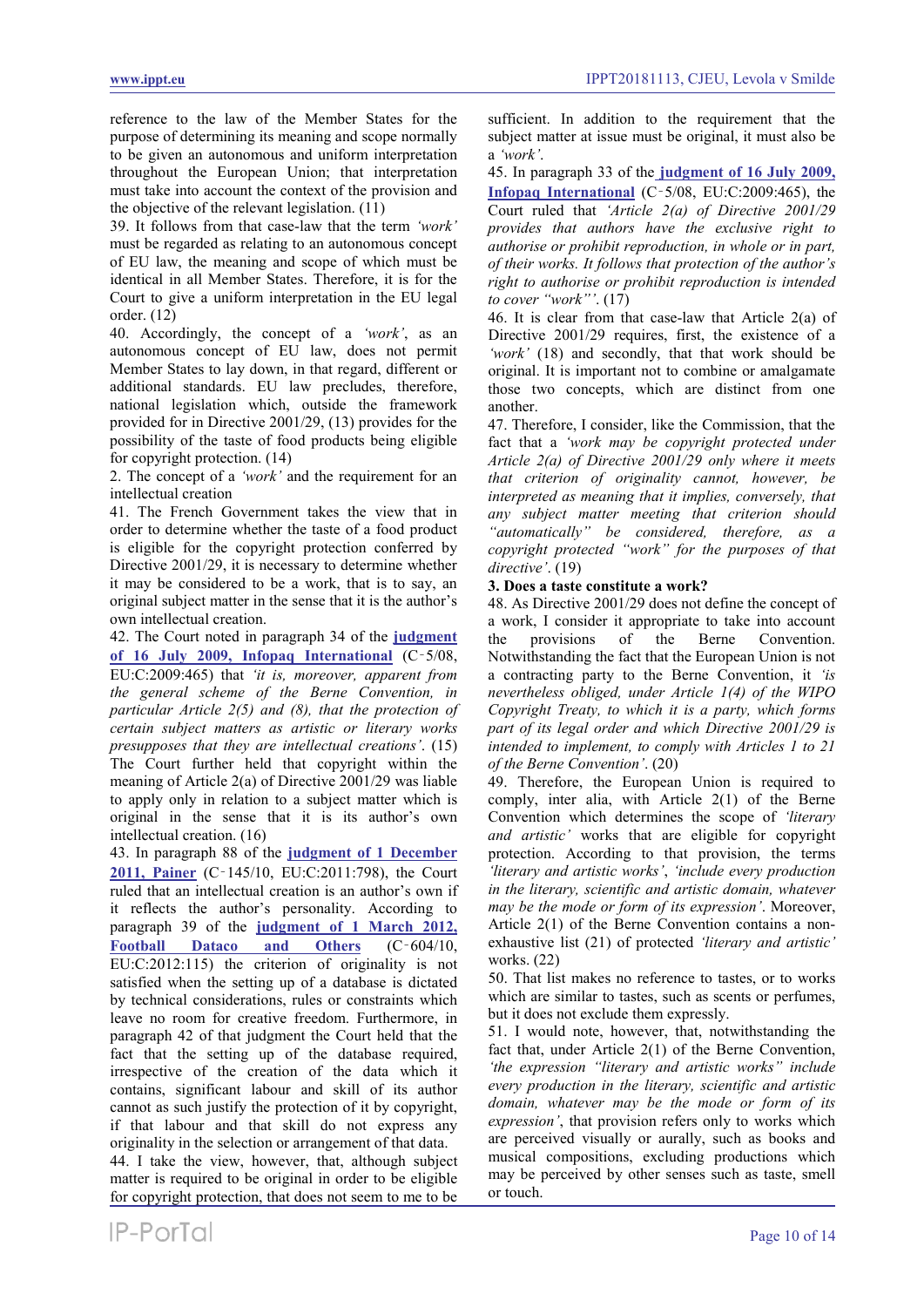52. Moreover, where there is continued doubt as to whether certain productions are eligible for copyright protection, the international community has regularly intervened to establish clearly that those *'works'* were copyright protected — provided that they are original — either by making amendments to the Berne Convention, or by adopting other multilateral agreements. (23)

53. Thus the WIPO Copyright Treaty, which is a special agreement for the purposes of the Berne Convention, was adopted, inter alia, in order to protect works in the digital environment, (24) such as computer programs and compilations of data or other materials (databases). (25)

54. The taste of a food product cannot be likened to any *'works'* protected by that treaty and, to my knowledge, no other provision of international law provides for the copyright protection of the taste of a food product. (26) 55. Moreover, I consider, in accordance with the observations of the French Government and the Commission, that although the process of creating a food taste or a perfume requires labour and skill, this subject matter could be eligible for copyright protection only where it was original. (27) Copyright protection extends to original expressions and not to ideas, procedures, methods of operation or mathematical concepts as such. (28) I consider that, although the form in which a recipe is expressed (the expression) may be protected by copyright where the expression is original, copyright does not protect the recipe as such (the idea). That distinction is known as the *'idea/expression dichotomy'*.

56. Moreover, those original expressions should be identifiable with sufficient precision and objectivity. Accordingly, in the **[judgment of 12 December 2002,](https://www.ippt.eu/sites/default/files/2002/IPPT20021212_ECJ_Sieckmann.pdf)  [Sieckmann](https://www.ippt.eu/sites/default/files/2002/IPPT20021212_ECJ_Sieckmann.pdf)** (C‑273/00, EU:C:2002:748, paragraph 55), which concerns the issue of whether a sign, in that case a scent, which is not in itself capable of being perceived visually, may constitute a trade mark, the Court held that it was possible *'provided that it can be represented graphically, particularly by means of images, lines or characters, and that the representation is clear, precise, self-contained, easily accessible, intelligible, durable and objective'*. (29)

57. It would seem that, based on today's technology, the precise and objective identification of a taste or scent is currently impossible. In that regard, the Italian Government points out that *'despite the scientific efforts made to date to define unequivocally the organoleptic properties of food products, as things currently stand, "taste" is, in essence, a qualitative element, linked, in the first instance, to the subjective nature of the taste experience. The organoleptic properties of food are intended to be perceived and assessed by the sensory organs, principally by taste and smell, but also by touch, on the basis of the subjective experience and impressions left by a food product on those sensory organs. An objective characterisation of such experiences does not yet exist'*. (30) I do not rule out the possibility that techniques may be developed in the future to enable the precise and objective identification of a taste or a scent, which could lead to the legislature taking action to protect them using copyright, or other means.

58. In my view, the possibility of entrusting to a court or a court-appointed expert the task of identifying a taste, as suggested by Levola in its written observations, does not detract in any way from the fact that that identification (31) would remain, by its very nature, a subjective exercise. (32) The ability to identify a work with sufficient precision and objectivity and, therefore, the scope of its copyright protection, is imperative in order to comply with the principle of legal certainty in the interests of the copyright holder and, more specifically, third parties who may face legal proceedings, inter alia criminal or infringement proceedings, (33) for infringement of copyright.

59. The argument that food products are potentially unstable is not, in itself, convincing. It is important to point out that, in addition to the fact that Directive 2001/29 does not lay down any obligation to fix a work, (34) it is not the form on or in which a work is fixed that is the subject matter of the copyright, but the work itself.

60. However, the fact that tastes themselves are ephemeral, volatile and unstable militates, in my view, against their precise and objective identification and, therefore, their classification as works for the purposes of copyright.

61. Therefore, I consider that the taste of a food product does not constitute a *'work'* within the meaning of Directive 2001/29. It follows that a taste cannot be entitled to the reproduction right, (35) the right of communication to the public of works and the right of making available to the public other subject matter (36) or the distribution right (37) within the meaning of Directive 2001/29, which cover only works. Moreover, it should be pointed out that the exceptions and limitations provided for in Article 5 of Directive 2001/29 relate only to works protected by those rights.

62. It follows from the foregoing considerations that Directive 2001/29 precludes the copyright protection of the taste of a food product. Given that the second question is raised only in the event of Directive 2001/29 not precluding the copyright protection of the taste of a food product and concerns, inter alia, the requirements for that protection and the scope of that protection, there is no need to answer that question.

# **V. Conclusion**

63. Having regard to all the foregoing considerations, I propose that the Court answer the questions referred by the Gerechtshof Arnhem-Leeuwarden (Court of Appeal, Arnhem-Leeuwarden, Netherlands) as follows: Directive 2001/29/EC of the European Parliament and of the Council of 22 May 2001 on the harmonisation of certain aspects of copyright and related rights in the information society precludes the copyright protection of the taste of a food product.

1 Original language: French.

2 OJ 2001 L 167, p. 10.

3 In English, 'Witches' cheese'.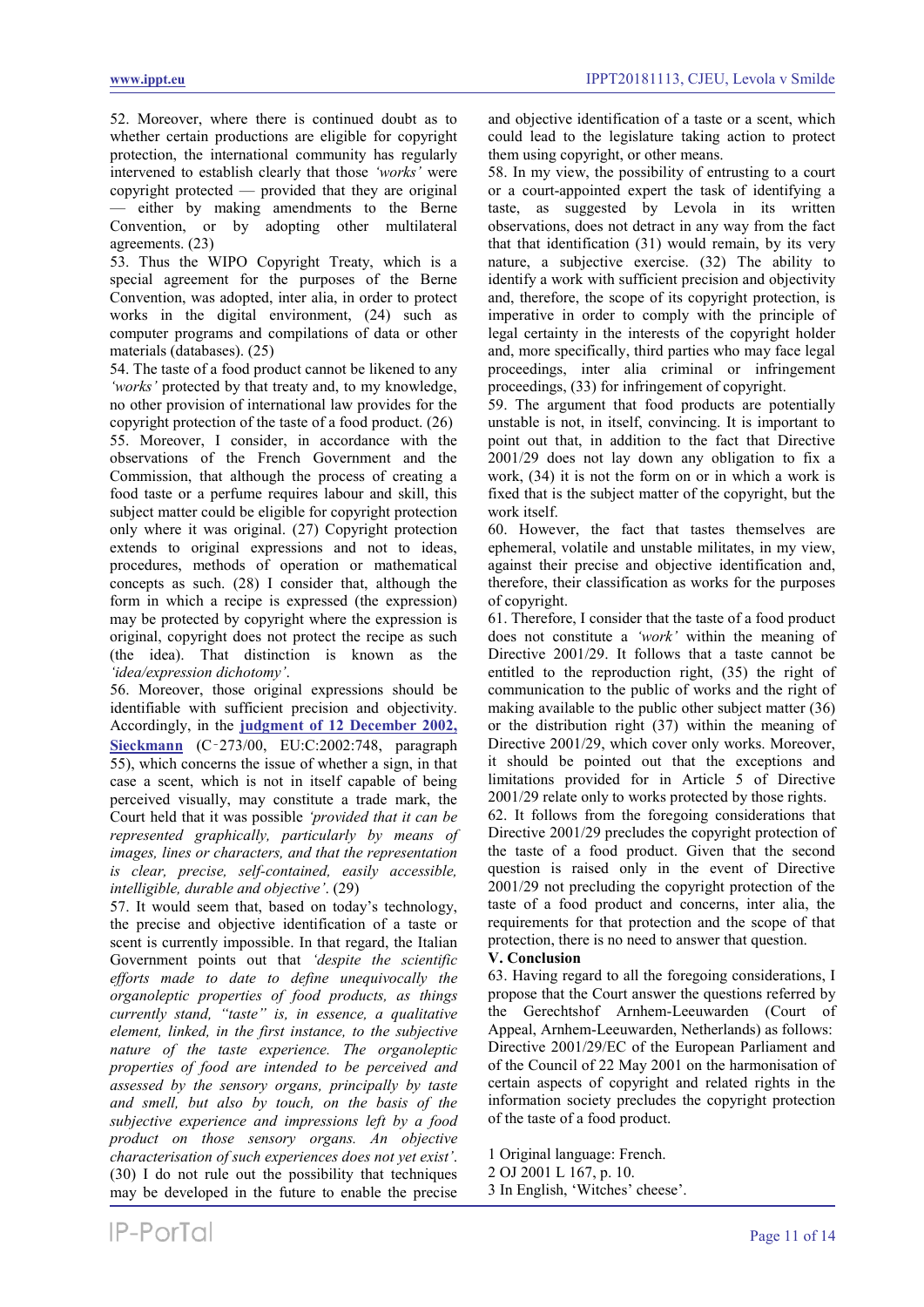4 Council Decision of 16 March 2000 on the approval, on behalf of the European Community, of the WIPO Copyright Treaty and the WIPO Performances and Phonograms Treaty (OJ 2000 L 89, p. 6).

5 OJ 1994 L 336, p. 1.

6 Cour de cassation, chambre commerciale (Court of Cassation, Commercial Division), 10 December 2013, No 11-19.872, not published in the Bulletin, (FR:CCASS:2013:CO01205).

7 According to Levola 'the issue in the dispute ... between Levola and Smilde is the copyright protection of the taste of Heksenkaas as such. It is about the sensory impression through which flows the experience of that taste as such, and not the means by which that impression is created. What is sought, therefore, is not the protection of a specific substance or a list of ingredients. The work in respect of which protection is sought is the taste itself, not its form' (paragraph 9 of its observations). Levola adds that it 'is not inconceivable that taste may be reproduced through another form in the same way as an image created by an artist using oil paints may be imitated and reproduced in another form. A copyrighted work consists of the intangible expression and not the physical form which carries that expression' (paragraph 86 of its observations).

8 See judgment of 1 July 2010, Sbarigia (C‑393/08, EU:C:2010:388, paragraphs 19 and 20 and the case-law cited).

9 Furthermore, the copyright protection of the taste of a food product is not specifically governed by EU legislation.

10 According to Levola, 'if EU law recognises a uniform and autonomous concept of a work which does not give Member States the freedom to establish at national level additional conditions for granting copyright protection ..., it must also resolve the question of whether Member States must grant copyright protection to original creations which are perceived in ways other than by sight or by ear, such as a taste or a scent, or whether they may not even grant copyright protection to such creations of taste or scent, even where that taste or scent is the result of a creative intellectual work through which the author has given expression to his personal creativity' (paragraph 41 of its observations). 'If the Court has, however, sought only to set a minimum qualitative threshold for the purposes of copyright protection in the form of a requirement of "own intellectual creation" — as, for example, accepted by the German case-law — it is therefore clear that Member States are free to decide whether or not to grant copyright protection to a work which consists of the taste of a culinary creation, where that taste may, at least, be classified as being the author's own intellectual creation. The minimum qualitative threshold of "own intellectual creation" does not necessarily exclude any of the human senses, so that it would be left to the discretion of Member States to determine the relevance of the senses by which the author's own intellectual creation is perceived' (paragraph 42 of its observations).

11 See judgment of 16 June 2011, Omejc (C‑536/09, EU:C:2011:398, paragraph 19). See, also, judgment of 21 October 2010, Padawan (C‑467/08, EU:C:2010:620, paragraph 32 and the case-law cited). 12 See, to that effect, judgment of 21 October 2010, Padawan (C‑467/08, EU:C:2010:620, paragraph 33).

13 Or in another provision of EU law which might be adopted where that is the decision of the EU legislature. 14 See, by analogy, judgments of 16 July 2009, Infopaq International (C‑5/08, EU:C:2009:465, paragraphs 27 to 29), and of 21 October 2010, Padawan (C‑467/08, EU:C:2010:620, paragraphs 29 to 37).

15 In its judgment in Feist Publications, Inc. v. Rural Telephone Service Co., Inc., 499 U.S. 340, the Supreme Court of the United States ruled that the sine qua non of copyright was originality.

16 Paragraph 37 of the judgment of 16 July 2009, Infopaq International (C‑5/08, EU:C:2009:465). According to the Court, 'works such as computer programs, databases or photographs are protected by copyright only if they are original in the sense that they are their author's own intellectual creation' (paragraph 35 of the judgment, my emphasis).

17 Article 3 of Directive 2001/29 on 'Right of communication to the public of works and right of making available to the public other subject matter' and Article 4 of that directive on 'Distribution right' also refer to a 'work'.

18 According to the United Kingdom Government, it would be quite wrong to interpret the judgment of 16 July 2009, Infopaq International (C‑5/08, EU:C:2009:465), 'as a ruling that any type of work whatsoever should be protected by copyright if it is an author's intellectual creation. The reasoning in paragraph 37 must be read in context with paragraphs 34 to 36 which make it clear that the scheme the Directive protects is in respect of only certain subject matters classified as artistic or literary works under the Berne Convention or the other Union legislation such as that relating to computer programs' (paragraph 19 of its observations).

19 Paragraph 33 of the Commission's written observations. In the judgment of 4 October 2011, Football Association Premier League and Others (C‑ 403/08 and C‑429/08, EU:C:2011:631, paragraphs 96 to 99), the Court held that sporting events cannot be regarded as intellectual creations classifiable as works since, to be so classified, the subject matter concerned would have to be original in the sense that it is its author's own intellectual creation. Whilst it is true that the wording of those paragraphs of the judgment in question gives the impression that a 'work' is synonymous with an 'intellectual creation', and that the only requirement for claiming copyright is the existence of an 'intellectual creation', I consider that it is clear from that judgment that sporting events, and football matches, in particular, are not copyright protected, as they are subject to rules of the game, leaving no room for creative freedom for the purposes of copyright. Sporting events, as such, lack originality.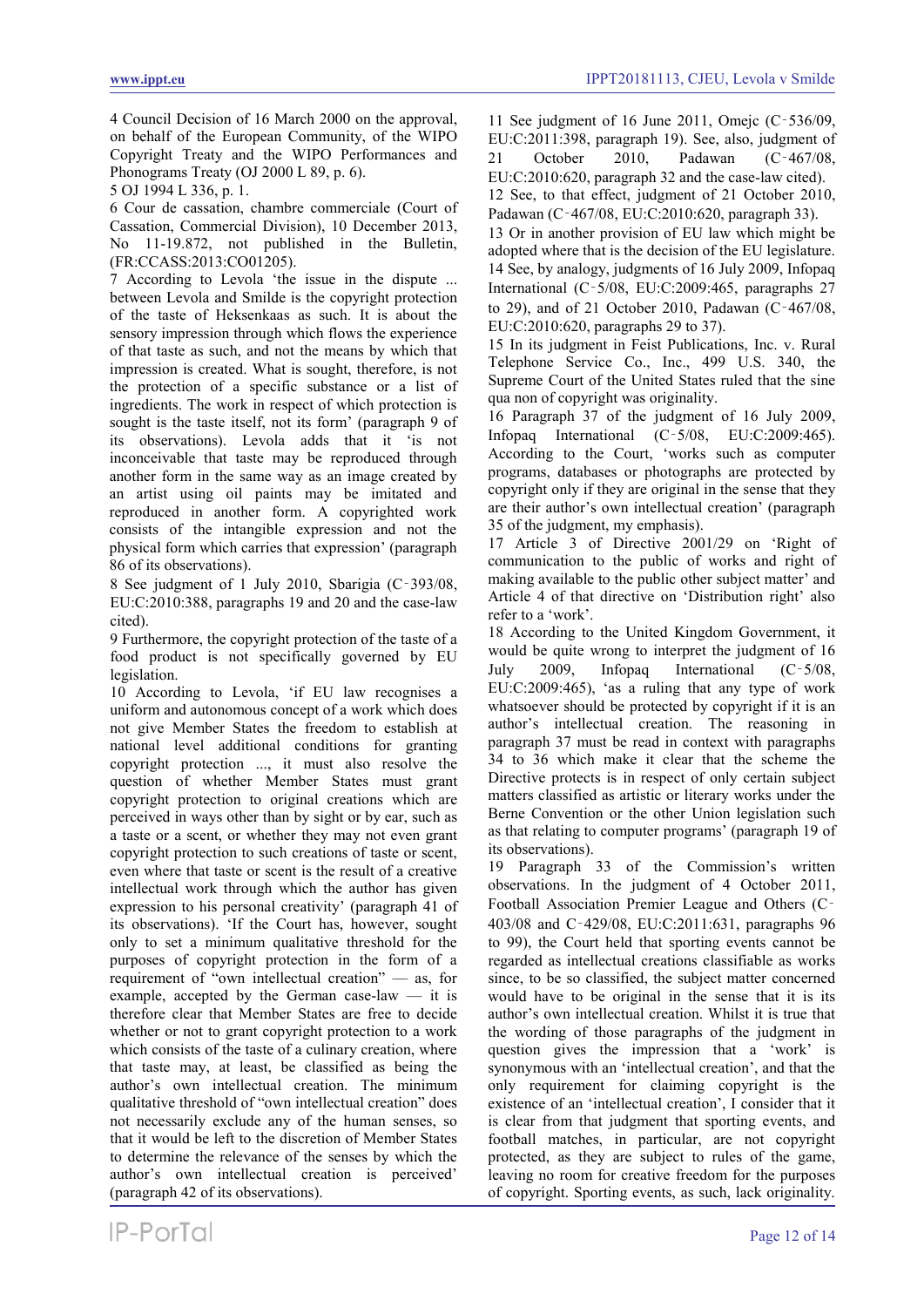The issue of whether sporting events constitute (nonoriginal) 'works' has not been examined by the Court.

20 See judgment of 9 February 2012, Luksan (C‑ 277/10, EU:C:2012:65, paragraph 59).

21 In my view, the terms 'telles que', in the Frenchlanguage version and 'such as' in the English-language version, demonstrate the non-exhaustive and therefore indicative nature of 'literary and artistic' works that are eligible for copyright protection.

22 See Article 2(6) of the Berne Convention.

23 See, to that effect, p. 25 of the Guide to the Copyright and Related Rights Treaties Administered by WIPO published in 2003 and available on the website at the following address: http://www.wipo.int/edocs/pubdocs/en/copyright/891/w ipo\_pub\_891.pdf.

24 See recital 15 of Directive 2001/29. Article 4 of the WIPO Copyright Treaty provides expressly that computer programs are protected as literary works within the meaning of Article 2 of the Berne Convention. Article 5 of that treaty provides that databases, in any form, which by reason of the selection or arrangement of their contents constitute intellectual creations, are also protected in the same way, to the same standard. See, also, Article 10 of the TRIPS Agreement.

25 Directive 2001/29 concerns the legal protection of copyright and related rights with the exception, inter alia, of the legal protection of computer programs and the legal protection of databases. Directive 2009/24/EC of the European Parliament and of the Council of 23 April 2009 on the legal protection of computer programs (OJ 2009 L 111, p. 16)concerns specifically the legal protection of computer programs. It is clear from the first recital of Council Directive 91/250/EEC of 14 May 1991 on the legal protection of computer programs (OJ 1991 L 122, p. 42), which was repealed and replaced by Directive 2009/24, 'that computer programs are at present not clearly protected in all Member States by existing legislation and such protection, where it exists, has different attributes'. I would note, in that regard, that the object code of a computer program is not, in principle, perceptible by a human being. However, the object code of a computer program is a specific and stable production which may be 'read' or 'perceived' specifically and objectively by a machine. Moreover, Directive 96/9/EC of the European Parliament and of the Council of 11 March 1996 on the legal protection of databases (OJ 1996 L 77, p. 20) concerns specifically the legal protection of databases. Article 3(1) of Directive 96/9, which relates to copyright, provides that 'databases which, by reason of the selection or arrangement of their contents, constitute the author's own intellectual creation shall be protected as such by copyright. No other criteria shall be applied to determine their eligibility for that protection'. Article 7(1) of Directive 96/9 protects, by a sui generis right, databases which show that there has been qualitatively and/or quantitatively a substantial investment in the obtaining, verification or presentation of their contents.

26 According to Smilde 'no legislature (neither those who drafted the Berne Convention, nor the TRIPS Agreement negotiators, nor the authors of the WIPO copyright conventions, and certainly not the parties engaged in the legislative process that resulted in Directive [2001/29]) ever sought to enable the monopolisation, through copyright, of anything that is subjective, perishable, imprecise, changeable, intangible and technically determined, such as taste' (paragraph 91 of its observations).

27 Namely intellectual creations. See judgment of 1 March 2012, Football Dataco and Others (C-604/10, EU:C:2012:115, paragraph 42).

28 See, to that effect, judgment of 2 May 2012, SAS Institute (C‑406/10, EU:C:2012:259, paragraph 33). See, also, Article 2 of the WIPO Copyright Treaty and Article 9(2) of the TRIPS Agreement.

29 It is true that the condition that a sign must be represented graphically no longer exists under EU law. However, it is important to note that Article 3(b) of Directive (EU) 2015/2436 of the European Parliament and of the Council of 16 December 2015 to approximate the laws of the Member States relating to trade marks (OJ 2015 L 336, p. 1), which entered into force on 12 January 2016, and Regulation (EU) 2015/2424 of the European Parliament and of the Council of 16 December 2015, amending Council Regulation (EC) No 207/2009 on the Community trade mark and Commission Regulation (EC) No 2868/95 implementing Council Regulation (EC) No 40/94 on the Community trade mark, and repealing Commission Regulation (EC) No 2869/95 on the fees payable to the Office for Harmonisation in the Internal Market (Trade Marks and Designs) (OJ 2015 L 341, p. 21), which entered into force on 23 March 2016, require that signs must be capable of being represented on the register in a manner which enables the competent authorities and the public to determine the clear and precise subject matter of the protection afforded to its proprietor.

30 See paragraph 34 of those observations.

31 I am talking here about the identification of the work and not the assessment of its originality, which is an exercise open to differing opinions and involves a degree of subjectivity. However, if the precise and objective identification of a work is not possible, assessment of its originality is also impossible.

32 The Commission considers that the sensations and impressions brought on by a taste 'are ... subjective, intangible and (therefore) not reproducible, in any event with sufficient certainty, objectivity and specificity to be eligible for copyright protection' (paragraph 41 of its observations).

33 Recital 28 of Directive 2004/48/EU of the European Parliament and of the Council of 29 April 2004 on the enforcement of intellectual property rights (OJ 2004 L 157, p. 45, and corrigendum OJ 2004 L 195, p. 16) states that, 'in addition to the civil and administrative measures, procedures and remedies provided for under this Directive, criminal sanctions also constitute, in appropriate cases, a means of ensuring the enforcement of intellectual property rights'.